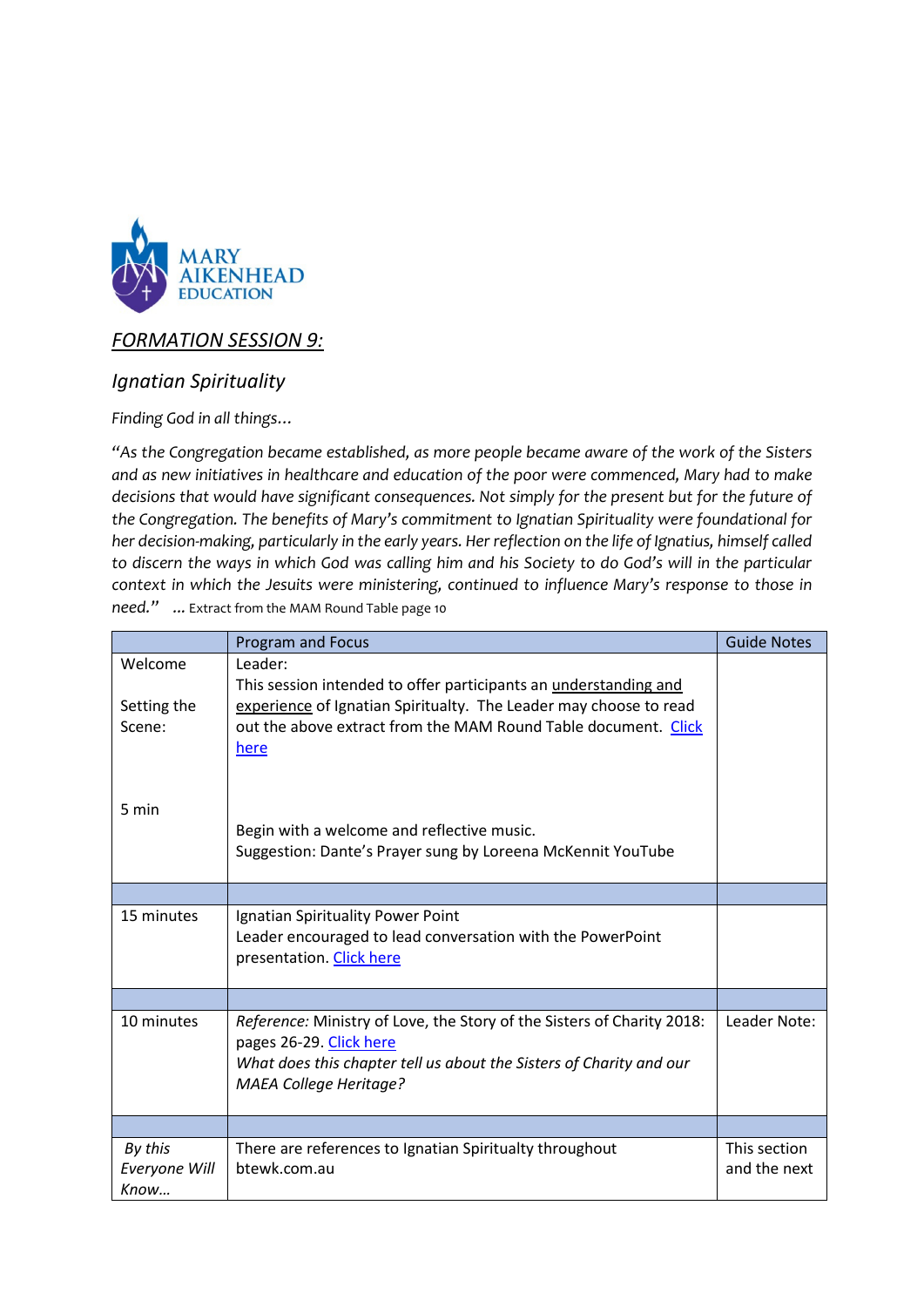| refer<br>btewk.com.au<br>10 <sub>min</sub>                                    | Refer Resource 1.<br>Consider a selection of quotes from btewk listed below and ask<br>each other:<br>What does this mean for our MAEA college today? Where are the<br>opportunities to grow and develop?<br><b>OR</b><br>Alternatively invite participants to access the<br>https://www.btewk.com.au/ and consider where and how Ignatian<br>Spiritualty is referenced and opportunities for growth in their MAEA<br>College.                                                                                                                                                                                                                                                                                           | can be<br>blended.                                                              |
|-------------------------------------------------------------------------------|--------------------------------------------------------------------------------------------------------------------------------------------------------------------------------------------------------------------------------------------------------------------------------------------------------------------------------------------------------------------------------------------------------------------------------------------------------------------------------------------------------------------------------------------------------------------------------------------------------------------------------------------------------------------------------------------------------------------------|---------------------------------------------------------------------------------|
| Heritage and<br>$Story -$<br>Informing the<br>present and<br>future<br>15 min | For Discussion:<br>How does Ignatian Spirituality call us?<br>How can Ignatian Spirituality enhance our work as<br>leaders/teachers?                                                                                                                                                                                                                                                                                                                                                                                                                                                                                                                                                                                     |                                                                                 |
|                                                                               |                                                                                                                                                                                                                                                                                                                                                                                                                                                                                                                                                                                                                                                                                                                          |                                                                                 |
| Concluding<br>comment<br>5 min                                                | Leader:<br>Invite participants to sit quietly for a couple of minutes: Ponder<br>their understanding of Ignatian Spirituality and consider how you<br>can be nurtured as you collectively lead and serve your college.                                                                                                                                                                                                                                                                                                                                                                                                                                                                                                   |                                                                                 |
|                                                                               |                                                                                                                                                                                                                                                                                                                                                                                                                                                                                                                                                                                                                                                                                                                          |                                                                                 |
| Final Prayer/<br>Reflection.<br>5 min                                         | Refer Reimagining the Examen App, available on the App Store app<br>in smart phones.<br>This app offers a unique prayer experience that is tailored to one's<br>needs and mood. Each Examen, based St Ignatius's 500-year-old<br>prayer, guides you through a stimulating reflection on your day,<br>helping you invite God into the nitty-gritty of life.<br>Note that there are a range of titles to select from. It is<br>recommended that the leader of this formation session leads<br>participants through the reflection.<br>One of the following may work for your group:<br>Ask for Grace<br>Gratitude<br>My thoughts words and deeds.<br>Today's surprises<br>Reviewing today's Places, Things and Activities. | Note: this<br>app needs to<br>be in place<br>before you<br>begin the<br>session |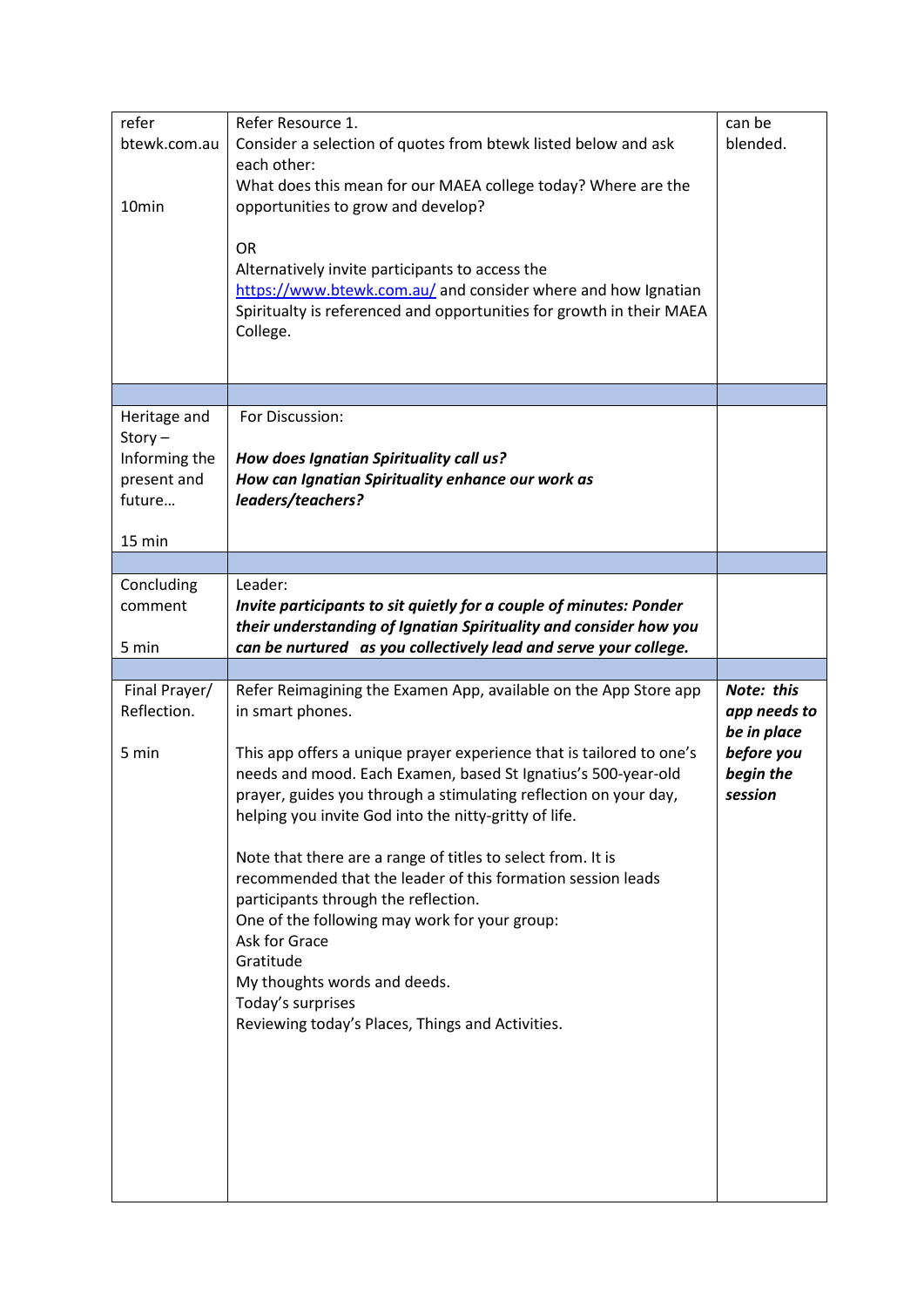| <b>Reference Material:</b>                                                        |  |  |  |  |
|-----------------------------------------------------------------------------------|--|--|--|--|
| <b>Bible</b>                                                                      |  |  |  |  |
| Mary Aikenhead Ministries' Round Table resource.                                  |  |  |  |  |
| Ministry of Love, the Story of the Sisters of Charity 2018: pages 26-29.          |  |  |  |  |
| Ignatian Spirituality Power Point.                                                |  |  |  |  |
| Refer Reimagining the Examen App, available on the App Store app in smart phones. |  |  |  |  |
|                                                                                   |  |  |  |  |